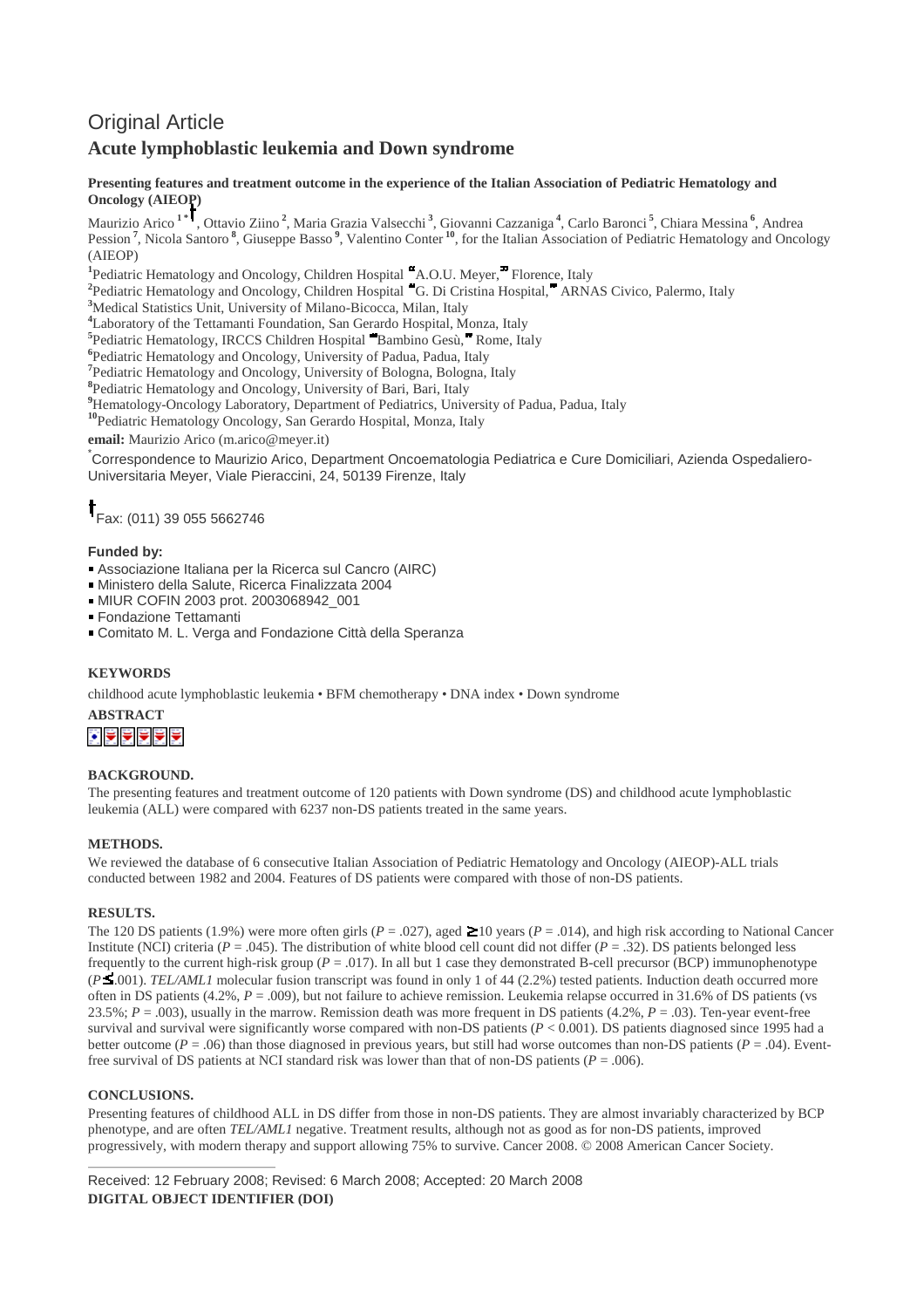10.1002/cncr.23587 About DOI

#### **ARTICLE TEXT**

Children with Down syndrome (DS) are at increased risk to develop acute leukemia. The features of cancer in DS are different from those in non-DS subjects.[1][2] The relative risk of acute leukemia in the first 5 years has been estimated to be 56 times that of non-DS individuals,[1][2] with an equal frequency of acute myeloid leukemia (AML) or acute lymphoblastic leukemia (ALL).[3]

Many reports have described the special features of leukemia in children with DS.[1][3-8] AML in DS children is characterized by unique features, so that its classification as a separate disease entity, <sup>m</sup> myeloid leukemia of Down syndrome, has been proposed.[9] The exact features of ALL in DS children have not yet been clarified. Most reports came from institutional series, with only a few studies performed in a population-based setting.[2][10-12]

Recent advances in the treatment of childhood ALL have raised the cure rate above 80%. Inferior treatment results in children with DS have been associated with incomplete disease control and a higher rate of infectious complications.[4- 7][13][14]

In this study, we reviewed the presenting features and the treatment outcome of children with ALL and DS treated between 1982 and 2004. They were compared with those of the remaining patients with ALL enrolled in 6 contemporary Italian Association of Pediatric Hematology and Oncology (AIEOP)-ALL trials.

### **MATERIALS AND METHODS** A 기도 기도

### **Patients**

From 1982 through 2004 patients with newly diagnosed ALL seen at the participating Italian institutions were enrolled in 6 consecutive studies: ALL-82,[15] ALL-87,[16] ALL-88,[17] ALL-91,[18] ALL-95[19] and AIEOP-BFM-ALL-2000.[20][21] Whereas the traditional cutoff age for eligibility had been younger than 15 years, starting with the most recent studies, AIEOP-ALL-95 and AIEOP-BFM-ALL-2000, the cutoff age was extended to younger than 18 years.

The diagnosis of ALL was made at the AIEOP reference laboratory, based on morphologic evaluation of bone marrow aspirates and negative staining for myeloperoxidase or Sudan Black. Complete immunophenotyping has been routinely evaluated since 1987. Treatment schedule was related to that of the current ALL trial (to which DS patients were, however, not eligible until the AIEOP-BFM-ALL 2000 study), as well as supportive therapy, which was delivered according to the individual policy of the treating center.

### *TEL/AML1* **Fusion Gene Study**

The presence of the *TEL/AML1* fusion transcript was retrospectively investigated by reverse transcriptase-polymerase chain reaction, as previously described.[22]

### **Study Design and Statistical Analysis**

We retrospectively reviewed the AIEOP database for childhood ALL to identify all patients in whom DS was reported in association with newly diagnosed ALL. Survival and event-free survival (EFS) probabilities were calculated by the Kaplan-Meier method, with Greenwood standard error (SE). Comparisons between probabilities in different patient groups were performed using the log-rank test. In EFS analysis, time from diagnosis to induction failure, relapse, second malignant neoplasm, and death in remission or to date of last follow-up was considered. Death from any cause was the event in survival analysis. Pearson chi-square or Fisher exact test was used to evaluate association between characteristics and presence of DS. All *P* values were 2-sided. The SAS package (SAS Institute, Cary, NC) was used for analysis of the data.

### **RESULTS**

### A A DIVIVI

During the study period, a total of 120 children with ALL had DS, and another 6237 without DS were consecutively enrolled in the 6 ALL trials. In this study, results are based on an overall median follow-up of 7.5 years.

### **Presenting Features**

The main presenting features of ALL patients with and without DS are summarized in Table 1. Patients with DS were more often girls ( $P = .027$ ) and more often >10 years old ( $P = .014$ ); this last feature was responsible for a more frequent classification in the high-risk group by National Cancer Institute (NCI) criteria, based on age and white blood cell (WBC) count  $(P = .045)$ . In patients with DS, the distribution of WBC count did not differ  $(P = .32)$  from that of non-DS patients,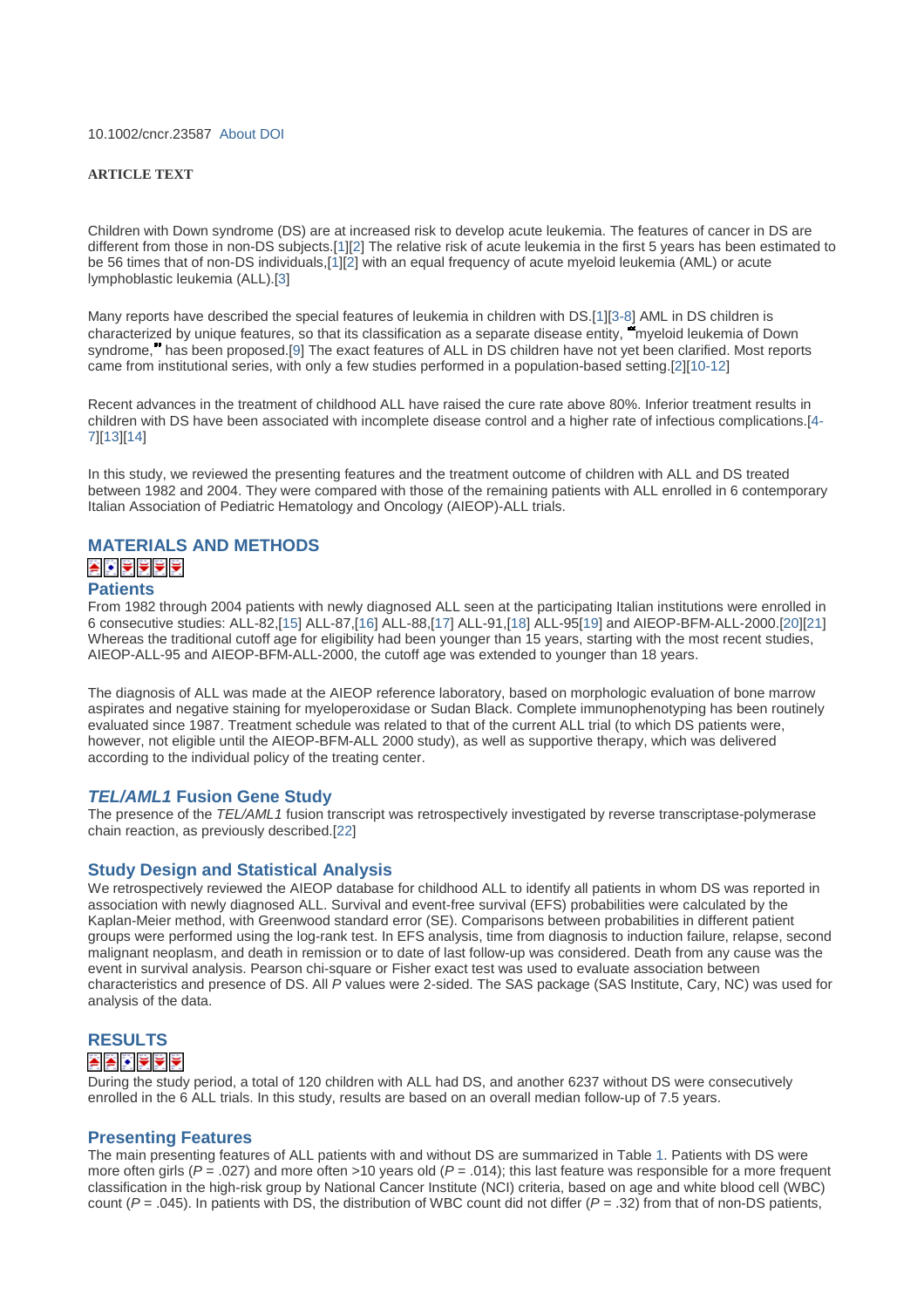and the proportion of cases with very high count (>100,000/mm<sup>3</sup>) was slightly less. Significantly less often, DS patients belonged to the high-risk group, defined according to the stratification adopted in each AIEOP study (*P* = .017). Patients with DS and ALL had in all but 1 case a B-cell precursor immunophenotype ( $P \le 001$ ). The *TEL/AML1* molecular fusion transcript was found in only 1 (2.2%) patient of the 44 DS cases tested.

| Down<br>syndrome |               | No Down<br>syndrome |               | <b>Total</b> |               |                                                                                                                                                                                          |
|------------------|---------------|---------------------|---------------|--------------|---------------|------------------------------------------------------------------------------------------------------------------------------------------------------------------------------------------|
| N <sub>0</sub>   | $\frac{0}{0}$ | N <sub>0</sub>      | $\frac{0}{0}$ |              | $\frac{0}{0}$ | $\boldsymbol{P}$                                                                                                                                                                         |
| 120              | 1.9           | 6237                | 98.1          |              |               |                                                                                                                                                                                          |
|                  |               |                     |               |              |               | .027                                                                                                                                                                                     |
| 54               | 45.0          | 3440                | 55.1          |              |               |                                                                                                                                                                                          |
| 66               | 55.0          | 2797                | 44.9          |              |               |                                                                                                                                                                                          |
|                  |               |                     |               |              |               | .014                                                                                                                                                                                     |
| $\overline{0}$   |               | 84                  | 1.3           | 84           | 1.3           |                                                                                                                                                                                          |
| 65               | 54.2          | 3701                | 59.3          |              |               |                                                                                                                                                                                          |
| 21               | 17.5          | 1351                | 21.7          |              |               |                                                                                                                                                                                          |
| 34               | 28.3          | 1101                | 17.7          |              |               |                                                                                                                                                                                          |
|                  |               |                     |               |              |               | .32                                                                                                                                                                                      |
| 77               | 64.2          | 3935                | 63.1          |              |               |                                                                                                                                                                                          |
| 35               | 29.2          | 1629                | 26.1          |              |               |                                                                                                                                                                                          |
|                  |               |                     |               |              |               |                                                                                                                                                                                          |
| 8                | 6.6           | 672                 | 10.8          | 680          |               |                                                                                                                                                                                          |
| $\theta$         |               | 1                   |               | 1            |               |                                                                                                                                                                                          |
|                  |               |                     |               |              |               | .045                                                                                                                                                                                     |
| 70               | 58.3          | 4180                | 67.0          |              |               |                                                                                                                                                                                          |
| 50               | 41.7          | 2057                | 33.0          |              |               |                                                                                                                                                                                          |
|                  |               |                     |               |              |               | < 0.01                                                                                                                                                                                   |
| 119              | 99.2          | 5492                | 88.1          |              |               |                                                                                                                                                                                          |
| 1                | 0.8           | 736                 | 11.8          | 737          |               |                                                                                                                                                                                          |
| $\overline{a}$   |               | 9                   | 0.1           | 9            | 0.2           |                                                                                                                                                                                          |
|                  |               |                     |               |              |               | .017                                                                                                                                                                                     |
| 16               | 13.3          | 982                 | 15.7          | 998          |               |                                                                                                                                                                                          |
| 91               | 75.8          | 3992                | 64.0          |              |               |                                                                                                                                                                                          |
| 13               | 10.8          | 1263                | 20.3          |              |               |                                                                                                                                                                                          |
|                  |               |                     |               |              |               | No.<br>$6357 -$<br>349445.0<br>286355.0<br>376659.2<br>137221.6<br>1135 17.9<br>401263.1<br>166426.2<br>10.7<br>425066.9<br>210733.1<br>561188.3<br>11.5<br>15.7<br>408364.2<br>127620.1 |

**Table 1. Comparison of Presenting Features of 120 Patients With Acute Lymphoblastic Leukemia (ALL) and Down Syndrome Versus Remaining Patients Enrolled in 6 Consecutive Italian Association of Pediatric Hematology and Oncology (AIEOP)-ALL Studies**

**WBC indicates white blood-cell count; NCI, National Cancer Institute; SR, standard risk; IR, intermediate risk; HR, high risk.**

### **Treatment Outcome**

To define the impact of DS in patients with ALL, their outcome was compared with that of the non- DS patients. Because all but 1 DS patient had B-lineage ALL, formal comparisons were restricted to B-lineage ALL.

### Analysis of failures

Death in induction occurred in 4.2% of patients with DS, more frequently than in non-DS patients (*P* = .009) (Table 2). By the end of induction therapy, only 1 patient failed to achieve complete remission (0.8%), a proportion that was not significantly different from that of the remaining patients.

> **Table 2. Comparison of Treatment Outcome of 119 Patients With B-Cell Precursor Acute Lymphoblastic Leukemia (ALL) and Down Syndrome Versus Non-Down Syndrome Patients Enrolled in 6 Consecutive Italian Association of Pediatric Hematology and Oncology (AIEOP)-ALL Studies**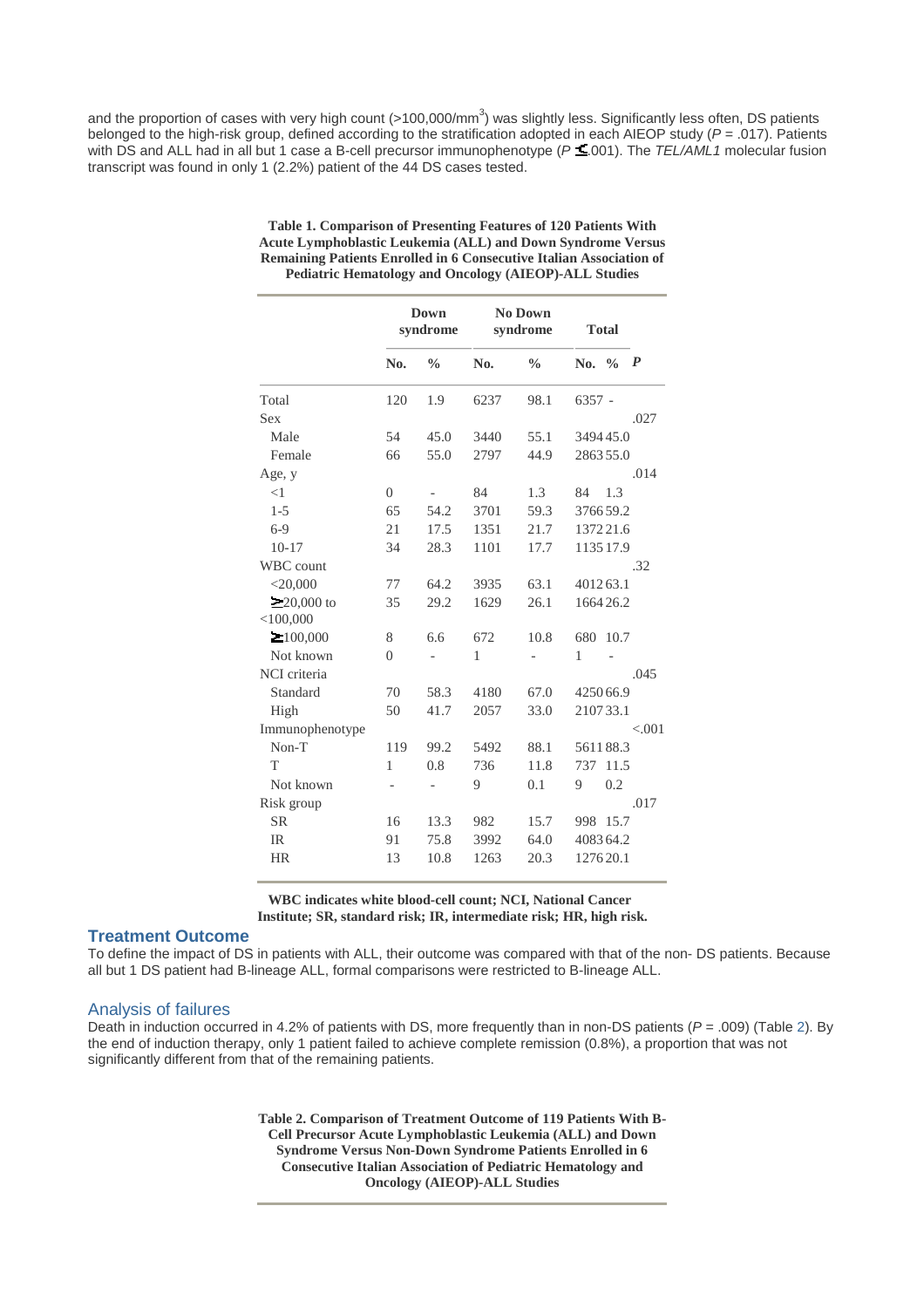|                                  | Down<br>syndrome |               | <b>No Down</b><br>syndrome BCP<br>ALL |               | <b>No Down</b><br>syndrome T-<br>$\mathbf{ALL}$ |                          |
|----------------------------------|------------------|---------------|---------------------------------------|---------------|-------------------------------------------------|--------------------------|
|                                  | No.              | $\frac{0}{0}$ | No.                                   | $\frac{0}{0}$ | No.                                             | $\frac{0}{0}$            |
| Total                            | $119*$           |               | 5492                                  |               | 736                                             | $\overline{\phantom{0}}$ |
| Death in induction               | 5                | 4.2           | 60                                    | 1.1           | 18                                              | 2.4                      |
| Resistant                        | 1                | 0.8           | 67                                    | 1.2           | 20                                              | 2.7                      |
| Relapses                         | 38               | 31.6          | 1293                                  | 23.5          | 261                                             | 35.5                     |
| Bone marrow                      | 27               | 22.5          | 823                                   | 15.0          | 145                                             | 19.7                     |
| Central nervous                  | 5                | 4.2           | 176                                   | 3.2           | 46                                              | 6.3                      |
| system                           |                  |               |                                       |               |                                                 |                          |
| <b>Testis</b>                    | 1                | 0.8           | 87                                    | 1.6           | 10                                              | 1.4                      |
| <b>B</b> one                     | 4                | 3.3           | 185                                   | 3.4           | 38                                              | 5.2                      |
| marrow+other                     |                  |               |                                       |               |                                                 |                          |
| Other                            | 1                | 0.8           | 20                                    | 0.3           | 21                                              | 2.8                      |
| Not known                        | $\theta$         |               | 2                                     |               | 1                                               | 0.1                      |
| Death in complete<br>remission   | 5                | 4.2           | 87                                    | 1.6           | 35                                              | 4.8                      |
| Second malignant<br>neoplasm     | 0                |               | 16                                    | 0.3           | $\mathfrak{2}$                                  | 0.3                      |
| Continuous<br>complete remission | 70               | 59.2          | 3969                                  | 72.3          | 400                                             | 54.3                     |

**BCP indicates B-cell precursor.**

**\* Excludes 1 patient with T-immunophenotype, who was in**

**complete clinical remission at 7 years from diagnosis.**

The most frequent adverse event was leukemia relapse, occurring in 31.6% of DS patients, compared with 23.5% of non-DS patients ( $P = .03$ ). Most patients relapsed in the bone marrow, with isolated extramedullary relapses accounting for a total of 5.8%. This was not different from what was observed in the non-DS patients.

Death in complete remission occurred in 4.2% of patients with DS, and was significantly more frequent than the 1.6% observed in non-DS patients (*P* = .03). No second malignancies were reported in DS patients.

### Analysis of EFS and survival

The probability of EFS (SE) at 10 years was 55.8% (4.9) in DS patients, compared with 69.7% (0.7) in non-DS patients (*P* < 0.001) (Fig. 1A). The overall survival was also lower in DS patients compared with non-DS patients (Fig. 1B) (*P* < .001).

> **Figure 1. Probabilities are shown of event-free survival (EFS) (A) and overall survival (B) for 119 patients with ALL and Down syndrome (DS) versus 5492 patients with B-cell precursor ALL enrolled in the 6 consecutive AIEOP-ALL studies.**

### **[Normal View 30K | Magnified View 80K]**

The 57 DS patients who were diagnosed within 1995 had an EFS of 48.3% (6.7), which was markedly lower than that of the 2708 patients diagnosed in the same era  $(P = .006)$ ; their overall survival was 49.0% (6.8) versus 75.0% (0.9)  $(P <$ .001).

For the 62 patients with DS diagnosed in 1995 or later, the EFS was higher than before 1995 (*P* = .06) but still lower than that of the non-DS patients  $(P = .04)$ . The same pattern was observed for overall survival (Fig. 2).

> **Figure 2. Probabilities are shown of event-free survival (EFS) (A, B) and survival (C, D) for 119 patients with ALL and Down syndrome (DS), versus the remaining 5492 patients with B-cell precursor ALL enrolled in the 6 consecutive AIEOP-ALL studies, according to the treatment era (B, D: more recent era; cutoff, 1995).**

#### **[Normal View 53K | Magnified View 143K]**

DS patients at NCI standard risk, ie, with age <10 years and WBC count <50.000/mm<sup>3</sup>, had an EFS of 59.5% (6.3), lower than that of non-DS patients (*P* = .006). This difference was smaller in patients at NCI high risk (*P* = .28) (Fig. 3). This finding was reflected in the survival curves.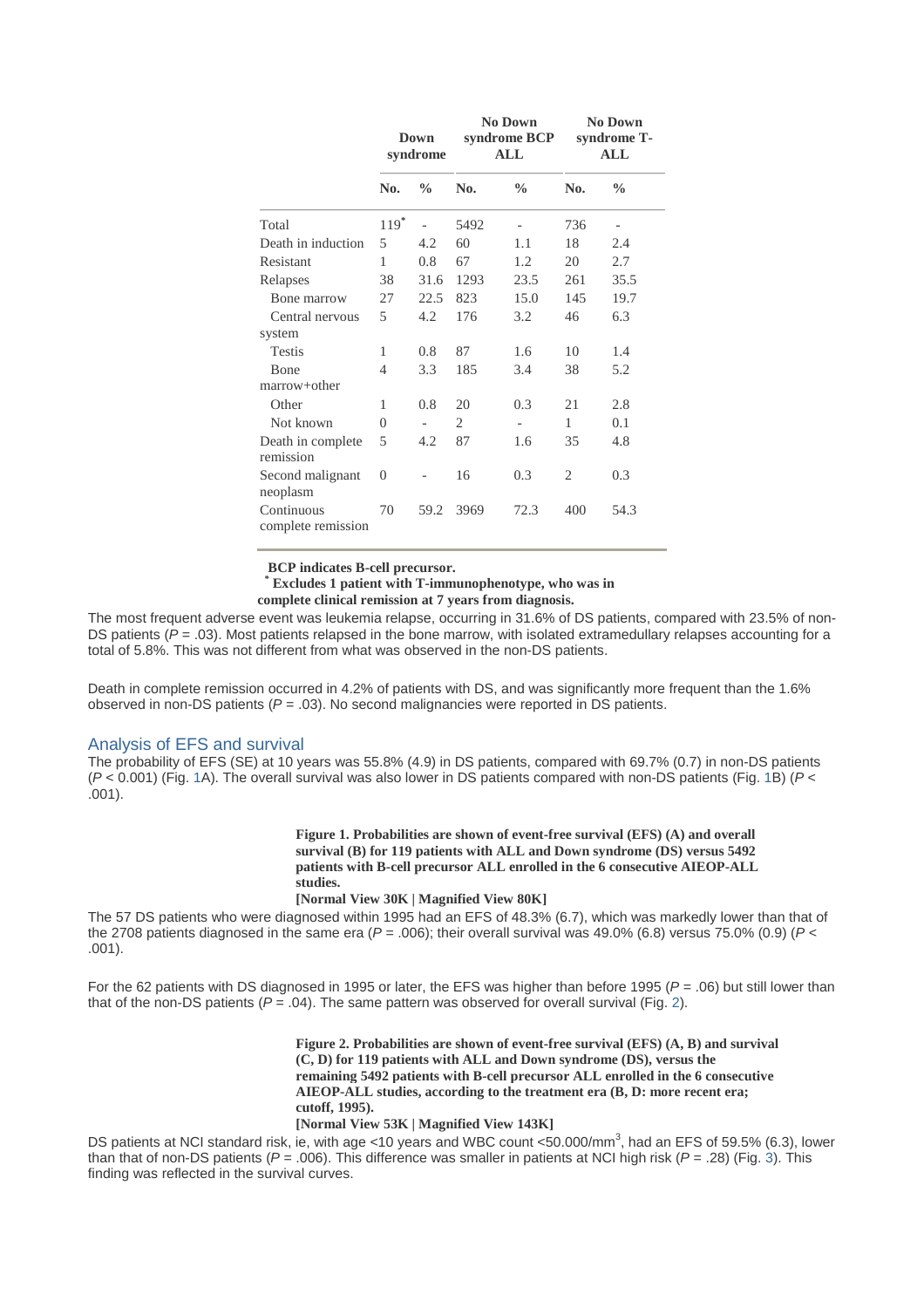**Figure 3. Probability of event-free survival (EFS) (A, B) and survival (C, D) for 119 patients with B-cell precursor ALL and Down syndrome, versus the remaining 5492 patients with B-cell precursor acute lymphoblastic leukemia (ALL) enrolled in the 6 consecutive AIEOP-ALL studies, according to National Cancer Institute criteria (A, C: standard risk: age <10 years and white blood cell count <50,000/mm<sup>3</sup> ).**

**[Normal View 51K | Magnified View 142K]**

# **DISCUSSION**

## A A A J Y Y

We describe a large cohort of patients with DS consecutively diagnosed and treated at AIEOP centers in Italy between 1982 and 2004. Comparison of their presenting features and treatment outcome with those of the non-DS children enrolled in the AIEOP studies in the same period revealed interesting differences.

Some of the presenting features of ALL in subjects with DS differ from those of their non-DS counterparts. This is well illustrated by imbalance in sex (with lack of the usual prevalence of male sex), age (lack of infants younger than 1 year), and immunophenotype (T-lineage exceptionally rare). Furthermore, *TEL/AML1* accounts for about 20% of childhood ALL in most series worldwide.[23][24] In our series, a subgroup of 44 patients diagnosed since 1995 could be investigated for this chromosomal aberration, and only 1 case was positive. This might also be related to an age selection, given the propensity of DS patients to develop ALL at an older age, whereas *TEL/AML1* is usually more frequent in younger patients. In their recent review of 215 DS-ALLs, Forestier et al observed that a significant proportion of DS-ALL patients had typical B-cell precursor ALL abnormalities, including high hyperdiploidy (11%) and t(12;21) (10%).[25]

Altogether, these findings clearly support the concept, recently reviewed by Hasle,[1] that leukemia in DS results in most cases from a different pathway than in non-DS subjects. In only a minority of DS patients, leukemia may occur as a random<sup>7</sup> event and thus behave as in non-DS subjects.

In a recent review of this issue, Izraeli et al[26] pointed out that B-cell precursor childhood ALL is usually associated with 1 of 2 genetic abnormalities: a structural chromosomal anomaly - fusing the *AML1 (RUNX1)* gene on chromosome 21 with the *TEL (ETV6)* gene on chromosome 12, or hyperdiploidy. These 2 genetic aberrations are mutually exclusive, suggesting that each activates an oncogenic pathway that leads to B-cell precursor leukemia. If constitutional trisomy 21 has a direct leukemogenic effect similar to the role of the acquired extra copies of chromosome 21 in hyperdiploid ALL, then we would expect a lower prevalence of *TEL/AML1* or hyperdiploid genotypes in the ALL of Down syndrome. Our findings seem to support this hypothesis.

Treatment results of acute leukemia in DS subjects are apparently more favorable in AML, but not in ALL.[4-7][10][14] The unfavorable outcome could be attributed to the biology of the disease, to the DS host characteristics, or to the treatment applied. Pui et al noted in 1993 that children with DS and ALL had a low frequency of adverse clinicobiologic features at diagnosis; however, these findings did not translate into a better outcome, apparently because of treatmentrelated toxicity.[14]

Although the proportion of deaths during induction or remission in our series was significantly higher than that observed in the non-DS control subjects, this difference apparently did not account for the disadvantage in outcome, resulting also from inferior leukemia control. We treated this large series of DS patients with different regimens, according to the current trial. Yet, 70% of them received an intensive, BFM-based chemotherapy.[21] Leukemia relapse occurred mainly in the bone marrow; the likely explanation for this is the reduced treatment intensity induced by inherent risk of infection in these constitutively immune-compromised patients. This is in keeping with the finding of the BFM group reporting that among 61 DS patients from trials ALL-BFM 81, 83, 86, and 90, EFS was comparable to that of the non-DS group once they received treatment with no major modifications.[6]

Can children with DS have access to a cure rate comparable to that of non-DS patients, provided they are able to receive intensive antileukemic treatment with no major modifications? If so, the challenge for leukemia specialists is to be able to devise supportive therapies that allow such nonreduced treatment intensity. We tried to answer this question indirectly by testing the "learning effect" of the AIEOP group in treatment of ALL in DS. In their report, Zeller et al for the Nordic group failed to observe such progressive improvement.[12] In our study, we observed a clear increase in EFS and survival in patients treated after 1995. This reflects not only the overall improvement in this field, but possibly the tendency to treat more intensively, in keeping with our decision to make these patient eligible for the most recent ALL-2000 study. Nonetheless, the persisting gap suggests that patients with DS and ALL retain a lower probability of cure by the current treatment approach.

### **Acknowledgements**

### **AAAA** I

The authors are grateful to Dr. Daniela Silvestri for excellent contributions to statistical analyses.

**REFERENCES**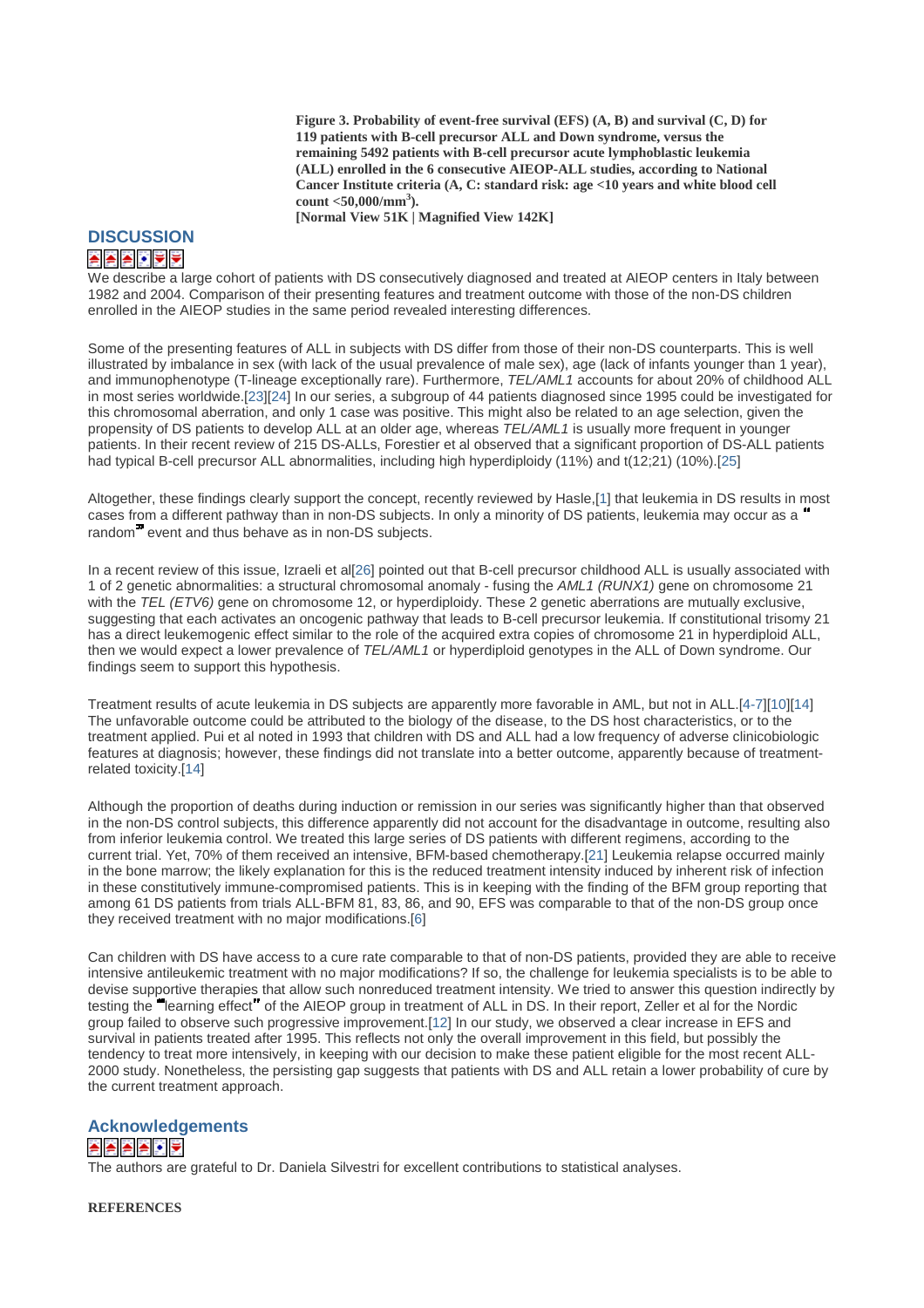# ⋡▏⋡▏⋡▏⋡▏▞

- 1 Hasle H. Pattern of malignant disorders in individuals with Down's syndrome [review]. *Lancet Oncol.* 2001; **2**: 429-436. Links
- 2 Hasle H,Clemmensen IH,Mikkelsen M. Risks of leukaemia and solid tumours in individuals with Down's syndrome. *Lancet.* 2000; **355**: 165-169. Links
- 3 Lange B. The management of neoplastic disorders of haematopoiesis in children with Down's syndrome. *Br J Haematol.* 2000; **110**: 512-524. Links
- 4 Robison LL,Nesbit ME Jr,Sather HN, et al. Down syndrome and acute leukemia in children: a 10-year retrospective survey from Childrens Cancer Study Group. *J Pediatr.* 1984; **105**: 235-242. Links
- 5 Levitt GA,Stiller CA,Chessells JM. Prognosis of Down's syndrome with acute leukaemia. *Arch Dis Child.* 1990; **65**: 212-216. Links
- 6 Dordelmann M,Schrappe M,Reiter A, et al. Down's syndrome in childhood acute lymphoblastic leukemia: clinical characteristics and treatment outcome in four consecutive BFM trials. Berlin-Frankfurt-Munster Group. *Leukemia.* 1998; **12**: 645-651. **Links**
- 7 Chessells JM,Harrison G,Richards SM, et al. Down's syndrome and acute lymphoblastic leukaemia: clinical features and response to treatment. *Arch Dis Child.* 2001; **85**: 321-325. Links
- 8 Whitlock JA,Sather HN,Gaynon P, et al. Clinical characteristics and outcome of children with Down syndrome and acute lymphoblastic leukemia: a Children's Cancer Group study. *Blood.* 2005; **106**: 4043-4049. Links
- 9 Hasle H,Niemeyer CM,Chessells JM, et al. A pediatric approach to the WHO classification of myelodysplastic and myeloproliferative diseases. *Leukemia.* 2003; **17**: 277-282. Links
- 10 Craze JL,Harrison G,Wheatley K,Hann IM,Chessells JM. Improved outcome of acute myeloid leukaemia in Down's syndrome. *Arch Dis Child.* 1999; **81**: 32-37. Links
- 11 Stiller CA,Eatock EM. Patterns of care and survival for children with acute lymphoblastic leukaemia diagnosed between 1980 and 1994. *Arch Dis Child.* 1999; **81**: 202-208. Links
- 12 Zeller B,Gustafsson G,Forestier E, et al. Acute leukaemia in children with Down syndrome: a population-based Nordic study. *Br J Haematol.* 2005; **128**: 797-804. Links
- 13 Kalwinsky DK,Raimondi SC,Bunin NJ, et al. Clinical and biological characteristics of acute lymphocytic leukemia in children with Down syndrome. *Am J Med Genet Suppl.* 1990; **7**: 267-271. Links
- 14 Pui CH,Raimondi SC,Borowitz MJ, et al. Immunophenotypes and karyotypes of leukemic cells in children with Down syndrome and acute lymphoblastic leukemia. *J Clin Oncol.* 1993; **11**: 1361-1367. Links
- 15 Vecchi V,Arico M,Basso G, et al. Risk-directed therapy for childhood acute lymphoblastic leukemia. Results of the Associazione Italiana Ematologia Oncologia Pediatrica '82 studies. *Cancer.* 1993; **72**: 2517-2524. Links
- 16 Paolucci G,Vecchi V,Favre C, et al. Associazione Italiana Ematologia Oncologia Pediatrica (AIEOP). Treatment of childhood acute lymphoblastic leukemia. Long-term results of the AIEOP-ALL 87 study. *Haematologica.* 2001; **86**: 478-484. Links
- 17 Conter V,Arico M,Valsecchi MG, et al. Extended intrathecal methotrexate may replace cranial irradiation for prevention of CNS relapse in children with intermediate-risk acute lymphoblastic leukemia treated with Berlin-Frankfurt-Munster-based intensive chemotherapy. The Associazione Italiana di Ematologia ed Oncologia Pediatrica. *J Clin Oncol.* 1995; **13**: 2497-2502. Links
- 18 Conter V,Arico M,Valsecchi MG, et al. Intensive BFM chemotherapy for childhood ALL: interim analysis of the AIEOP-ALL 91 study. Associazione Italiana Ematologia Oncologia Pediatrica. *Haematologica.* 1998; **83**: 791-799. Links
- 19 Arico M,Valsecchi MG,Rizzari C, et al. Long-term results of the AIEOP-ALL-95 Trial for Childhood Acute Lymphoblastic Leukemia: insight on the prognostic value of DNA index in the framework of Berlin-Frankfurt-Muenster-based chemotherapy. *J Clin Oncol.* 2008; **26**: 283-289 Links
- 20 Conter V,Schrauder A,Gadner H, et al. Impact of minimal residual disease (MRD) on prognosis in children with acute lymphoblastic leukemia (ALL) according to WBC count, age and TEL/AML1 status at diagnosis. Results of the AIEOP-BFM ALL 2000 study. Presented at: ASH Meeting 2007.
- 21 Conter V,Arico M,Valsecchi MG, et al. Long-term results of the Italian Association of Pediatric Hematology and Oncology (AIEOP) acute lymphoblastic leukemia studies, 1982-1995. *Leukemia.* 2000; **14**: 2196-2204. Links
- 22 van Dongen JJ,Macintyre EA,Gabert JA, et al. Standardized RT-PCR analysis of fusion gene transcripts from chromosome aberrations in acute leukemia for detection of minimal residual disease. Report of the BIOMED-1 Concerted Action: investigation of minimal residual disease in acute leukemia. *Leukemia.* 1999; **13**: 1901-1928. Links
- 23 Loh ML,Goldwasser MA,Silverman LB, et al. Prospective analysis of TEL/AML1-positive patients treated on Dana-Farber Cancer Institute Consortium Protocol 95-01. *Blood.* 2006; **107**: 4508-4513. Links
- 24 Borkhardt A,Cazzaniga G,Viehmann S, et al. Incidence and clinical relevance of TEL/AML1 fusion genes in children with acute lymphoblastic leukemia enrolled in the German and Italian multicenter therapy trials. Associazione Italiana Ematologia Oncologia Pediatrica and the Berlin-Frankfurt-Munster Study Group. *Blood.* 1997; **90**: 571-577. Links
- 25 Forestier E,Izraeli S,Beverloo B, et al. Cytogenetic features of acute lymphoblastic and myeloid leukemias in pediatric patients with Down syndrome: an iBFM-SG study. *Blood.* 2008; **111**: 1575-1583. Links